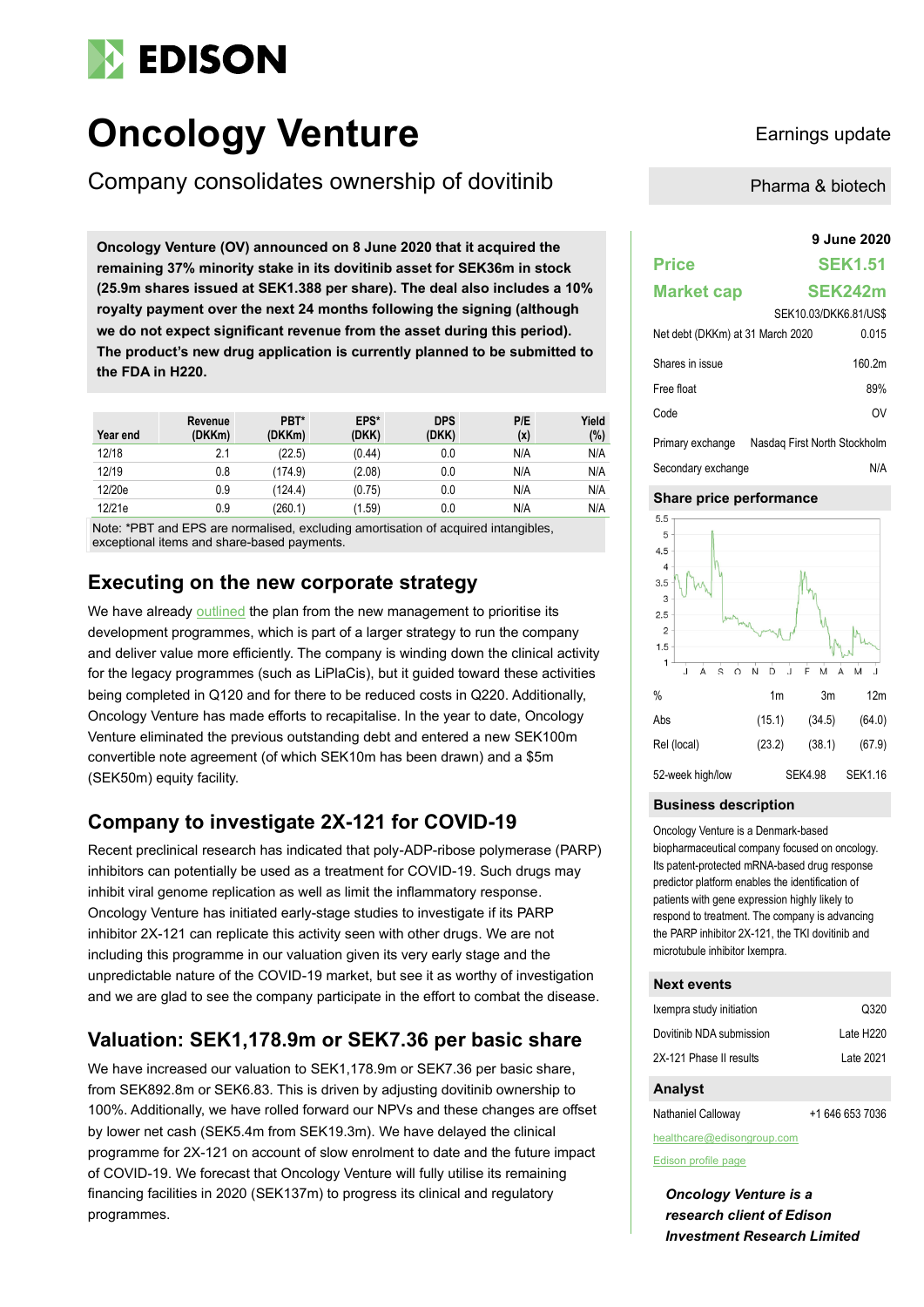

## **Dovitinib now 100% owned by OV**

The company detailed in a press release on 8 June 2020 the details of its transaction to acquire the remaining portion of dovitinib rights (37%) from the other stakeholder in the drug, investor Sass & Larsen. The parties agreed to a transaction price of SEK36m, which was given to Sass & Larsen in the form of 25,936,599 OV shares at SEK1.388 each. This pricing was based on the closing market price on the day of the transaction. The deal also includes a 10% royalty payable on sales of the drug for the next two years following completion of the transaction. We currently do not expect significant sales of the drug during this period until after the approval of an sNDA to support its use in combination with the DRP (expected in 2024).

We assume that this transaction was made under the terms of a previous agreement entered into by OV and Sass & Larsen. Almost exactly one year ago in June 2019, OV acquired 8% of dovitinib for DKK5.4m and entered into an option agreement to acquire the remaining portion of the drug at a later date. We assume that the royalty provision was included in the deal terms in the event the dovitinib ownership consolidation transaction would occur closer to the drug's commercial stage.

We view this transaction as very favourable for Oncology Venture. The implied valuation for the product based on the deal is SEK97m, which is substantially less than our risk-adjusted total NPV for the product (SEK786.8m). The company intends to submit an NDA for marketing approval for the drug to the FDA in late H220.

## **Financial update: Tightening the ship**

On 29 May 2020, Oncology Venture outlined the progress it has made so far in its efforts to re-gear for future growth since the new management team joined in autumn 2019. Oncology Venture's strategy has been focused on both identifying programmes with the best return on investment as well as eliminating operational and financial overhangs. We previously reported on the company's efforts to reprioritise its pipeline towards three lead assets: dovitinib, 2X-121 and Ixempra. However, clinical studies for the deprioritised assets continue to be wound down and have contributed to costs. The operational loss for Q120 was DKK17.6m, which is comparable to averaged quarterly results from last year (Q119 DKK13.0m, Q219 DKK15.6m, Q319 DKK18.2m, Q419 not representative). Management stated that it expects reduced costs in Q220 as the winding down of these programmes is completed (although we expect operating costs to increase in subsequent periods with increased clinical and regulatory costs for the prioritised programmes). Additionally, the company stated that it has eliminated operational inefficiencies and reduced its headcount to improve costs. Finally, we expect some operational slowdowns on account of COVID-19 (more detail outlined below) to lead to a further reduction in costs. We have adjusted our estimates for the 2020 operating loss to DKK124.7m from a previous estimate of DKK151.1m.

Coupled with reducing costs is the strategy to refinance Oncology Venture under more attractive terms, which it has made significant progress toward in the year to date. Oncology Venture had DKK26.8m in interest and other financial expenses for 2019. However, recently it has eliminated its previous debt and entered into new financing facilities worth up to SEK150m. The first with [Negma](https://oncologyventure.com/press-release/press-release-oncology-venture-is-issuing-925925-shares-under-its-convertible-note-agreement-with-negma-group-ltd-and-park-partners-gb-2/)  [Group](https://oncologyventure.com/press-release/press-release-oncology-venture-is-issuing-925925-shares-under-its-convertible-note-agreement-with-negma-group-ltd-and-park-partners-gb-2/) provides SEK100m of zero coupon convertible debt available to the company (drawable in 10 tranches of SEK10m each and convertible at 95% of the seven-day volume weighted average price (VWAP)), of which it has already drawn SEK10m (SEK2m has been subsequently converted). Because of the timing of this financing agreement around the close of the quarter, the company ended Q120 with only SEK7,000 in cash, a matter of days before drawing down the first tranche.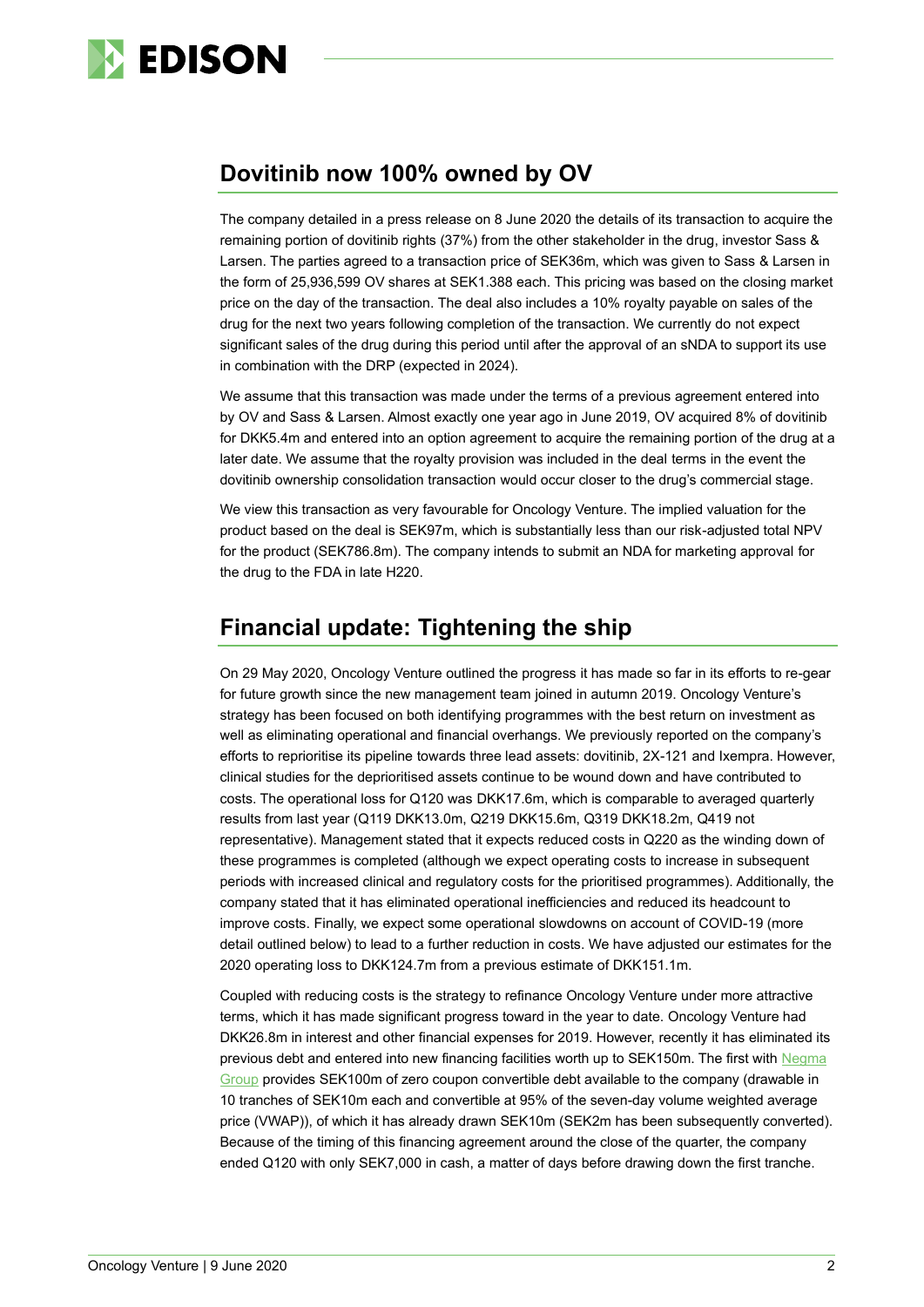

Additionally, the company entered an equity facility with Global Corporate Finance in May for \$5m (SEK50m). The company will be able to draw five tranches up to \$1m with shares issued at 95% of the five-day VWAP. Oncology Venture has already used this facility to eliminate an additional SEK3.4m in debt.

The above developments have reduced our expected financing requirement for Oncology Venture to DKK1.02bn from DKK1.10m. We record and model this financing need as illustrative debt (DKK140m additional debt in 2020, DKK500m in 2021 and DKK380m in 2022), although we expect the company to finance near-term costs with its current facilities (Negma, Global Corporate Finance) and seek partnering agreements to defray much of its remaining costs. The company has SEK137m remaining in the facilities, which corresponds to 95.5m new shares at 95% of the current share price (SEK1.50).

## **A PARP for COVID-19?**

Oncology Venture announced on 22 April 2020 that it would test the activity of 2X-121 as an antiviral against COVID-19 in a study being conducted at the Pathogen and Microbiome Institute at Northern Arizona University. 2X-121 is of a class of drug (PARP inhibitors) that has found activity in the oncology setting (and are approved for ovarian, breast cancer and prostate cancer) but has not historically been investigated for antiviral activity. The company cited a recent [preprint](https://www.biorxiv.org/content/10.1101/2020.03.11.986836v1) from a group in China that investigated the PARP mefuparib and found that it was more effective in vitro than remdesivir. Additionally, it was found that the drug supressed IL-6 production from immune cells, potentially reducing inflammation. Other scientists have published a [review article](https://bpspubs.onlinelibrary.wiley.com/doi/abs/10.1111/bph.15137) in support of the idea (but without supporting data). These results are highly preliminary and the report has not been published in a peer reviewed journal yet, but they are encouraging and we believe the company is correct to follow up on this lead if there is any chance that PARP inhibitors may be effective against the disease.

## **Clinical and regulatory update**

As the situation develops with the worldwide COVID-19 pandemic, there remains a high degree of uncertainty regarding the potential impacts on operating businesses, including Oncology Venture. The company remains in a relatively good position with regards to its development programmes. Given that progress with dovitinib is regulatory in nature, we see limited impacts on the company's target to have an NDA submitted by the end of 2020. The company is still targeting starting the Ixempra Phase II study in Q320, although it has published cautionary statements that these plans may be affected by the disease. We remain cautiously optimistic that this programme can initiate on time, given that we forecast some lifting of quarantine restrictions by Q320. However, we are adjusting our clinical timeline for the ongoing Phase II studies of 2X-121. The company reported that eight patients (of a planned 30) have been enrolled to date, which is the same as was reported in November 2019. The company planned on starting a new clinical site at Guy's Hospital in the UK (in addition to the current site at the Dana-Farber Cancer Institute), but this has not yet passed the hospital's internal review. This compounded with the impact of COVID-19 on trial enrolment has prompted us to push back the expected date for top-line results from the study to late 2021 (from mid-2021 previously).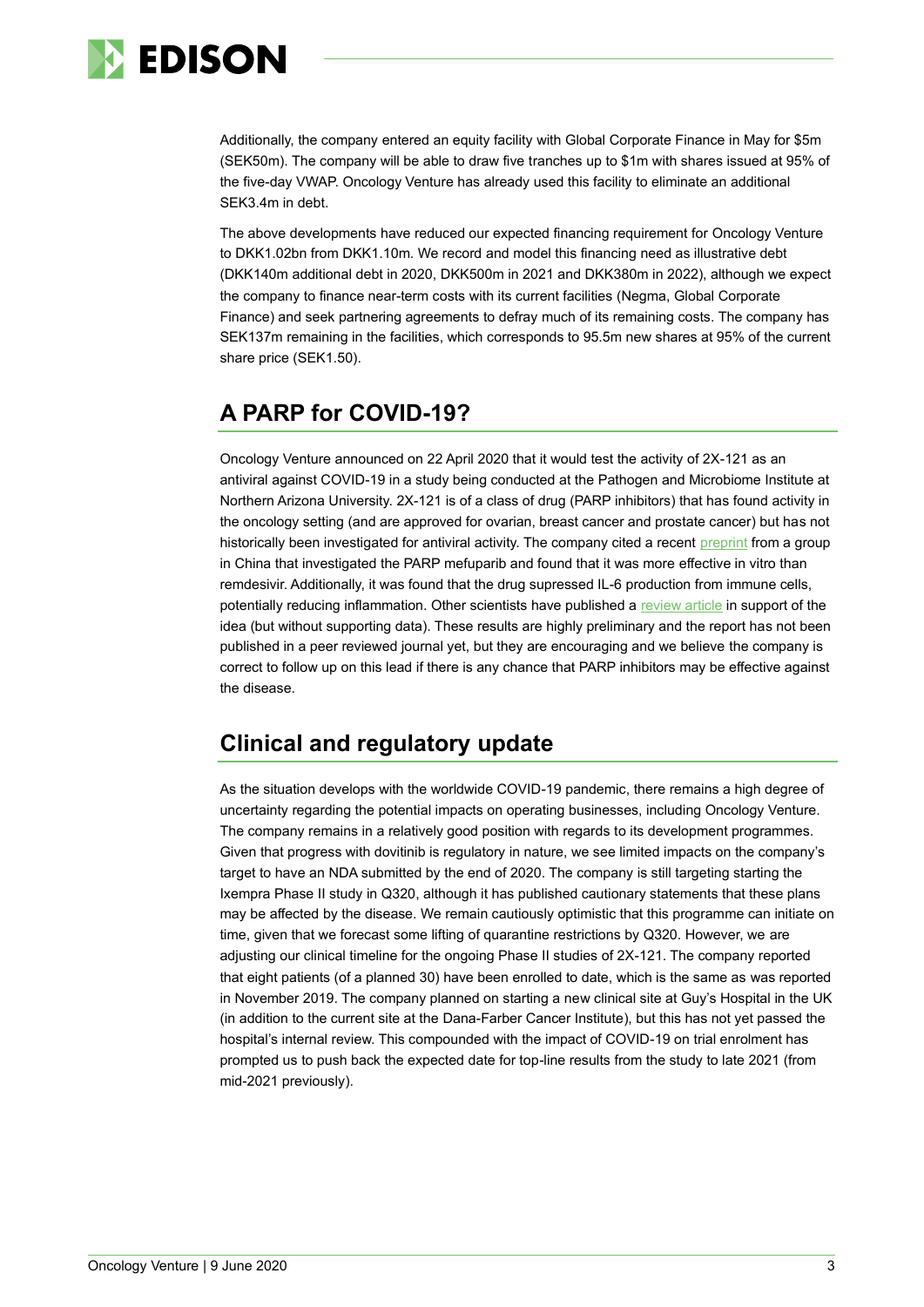

## **Valuation**

We have increased our valuation to SEK1,178.9m or SEK7.36 per basic share, from SEK892.8m or SEK6.83. This increase is driven by the recognition of 100% of the value for dovitinib in our estimates and is offset by the inclusion of 25.9m new shares as part of the agreement.

Additionally, it is offset by lower net cash estimates (SEK4.4m – SEK0.02m net debt at Q120 end + SEK4.4m net cash from the subsequent Negma and Global Corporate Finance agreements, from SEK19.3m at YE19). There is risk to this valuation being diluted from these agreements. If the company were to fully utilise these facilities at the current stock price (95.5 new shares for SEK137m as described above) and fully convert its debt, this would increase our total valuation to SEK1,316m, but lower it to SEK5.14 on a per share basis. Our valuations for Ixempra and dovitinib have increased from rolling forward our NPVs, but the valuation of 2X-121 is lower as a result of incorporating the expected delays in the clinical programme. The expected initial launch of the product has been delayed to 2025 (from 2024/25 previously) and this decreased its valuation to SEK198.2m from SEK209.2m. We have not associated any valuation with the 2X-121 COVID-19 programme as it is at too early a stage and the potential market is highly competitive and unpredictable at this time.

#### **Exhibit 1: Valuation of Oncology Venture**

|                                         | . .                                         |                   |                                  |                |                   |                        |                       |                                    |                   |
|-----------------------------------------|---------------------------------------------|-------------------|----------------------------------|----------------|-------------------|------------------------|-----------------------|------------------------------------|-------------------|
| <b>Development</b><br>program           | Indication                                  | Clinical<br>stage | <b>Probability</b><br>of success | Launch<br>year | Launch<br>pricing | Peak<br>sales<br>\$m\$ | <b>rNPV</b><br>(SEKm) | $%$ rights<br>held by<br><b>OV</b> | OV rNPV<br>(SEKm) |
| 2X-121                                  | Metastatic breast cancer and ovarian cancer | Phase II          | 25%                              | 2025           | \$138,000         | 122.1                  | 215.4                 | 92%                                | 198.2             |
| Dovitinib                               | Renal cancer                                | Phase Ib/II       | 35-50%                           | 2024-25        | \$145,000         | 176.9                  | 786.8                 | 100%                               | 786.8             |
| Ixempra                                 | Metastatic breast cancer                    | Phase II          | 50%                              | 2025           | \$41.000          | 56.4                   | 188.5                 | 100%                               | 188.5             |
| Total                                   |                                             |                   |                                  |                | 1,173.5           |                        |                       |                                    |                   |
| Net cash (Q120 + debt conversion, SEKm) |                                             |                   |                                  |                | 5.4               |                        |                       |                                    |                   |
| Total firm value (SEKm)                 |                                             |                   |                                  |                | 1,178.9           |                        |                       |                                    |                   |
| Total shares (m)                        |                                             |                   |                                  | 160.2          |                   |                        |                       |                                    |                   |
| Value per basic share (SEK)             |                                             |                   |                                  |                |                   | 7.36                   |                       |                                    |                   |
| Dilutive warrants and options (m)       |                                             |                   |                                  |                |                   | 57.9                   |                       |                                    |                   |
| Fully diluted shares in issue (m)       |                                             |                   |                                  |                |                   | 218.1                  |                       |                                    |                   |
| Fully diluted value per share (SEK)     |                                             |                   |                                  |                |                   | 6.87                   |                       |                                    |                   |
|                                         | $\sim$ $\sim$ $\sim$ $\sim$ $\sim$          |                   |                                  |                |                   |                        |                       |                                    |                   |

Source: Oncology Venture reports, Edison Investment Research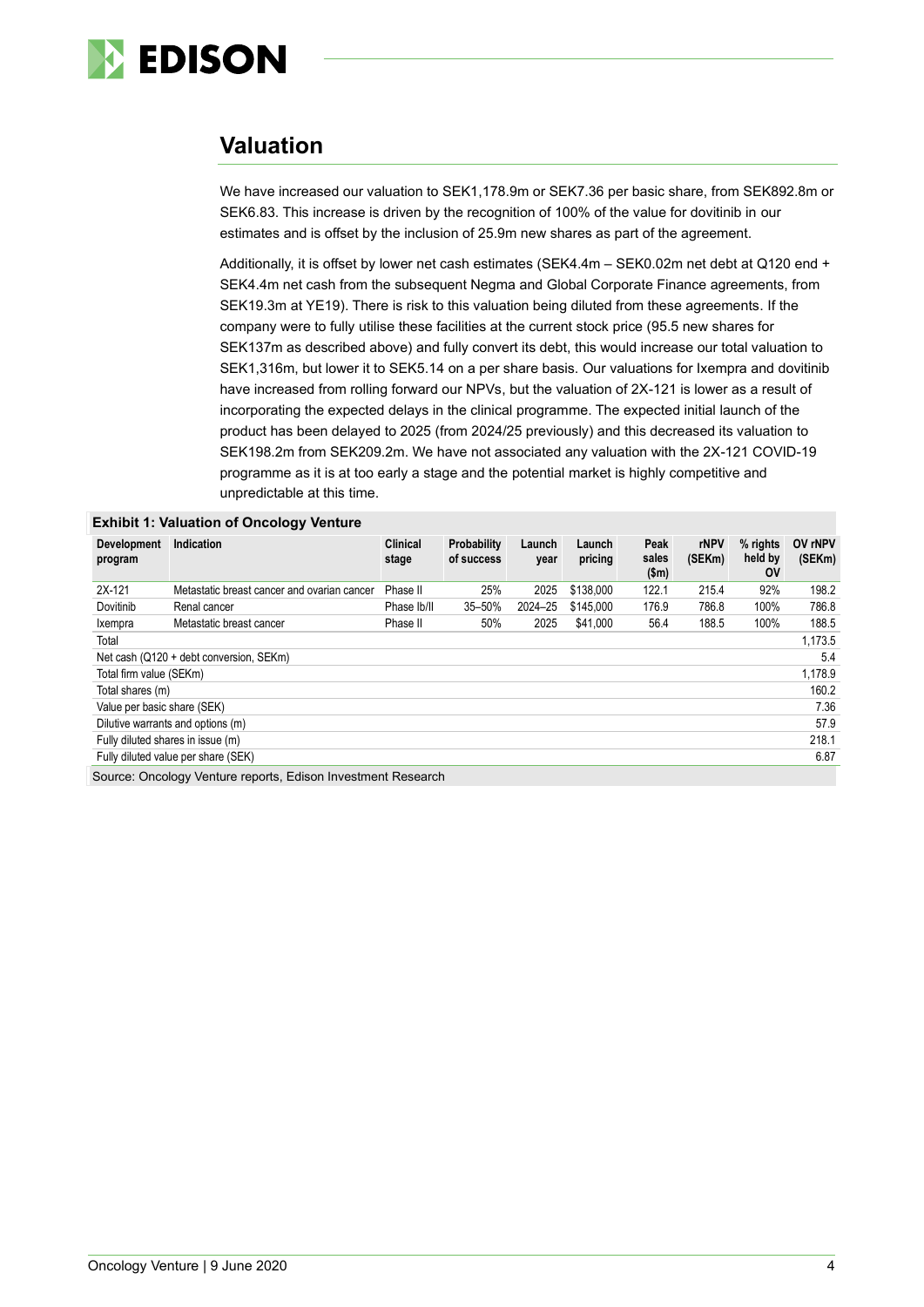

## **Exhibit 2: Financial summary**

|                                              | <b>DKK'000s</b> | 2018         | 2019         | 2020e        | 2021e        |
|----------------------------------------------|-----------------|--------------|--------------|--------------|--------------|
| Year end 31 December                         |                 | <b>IFRS</b>  | <b>IFRS</b>  | <b>IFRS</b>  | <b>IFRS</b>  |
| <b>PROFIT &amp; LOSS</b>                     |                 |              |              |              |              |
| Revenue                                      |                 | 2.147        | 801          | 901          | 901          |
| Cost of Sales                                |                 | $\mathbf{0}$ | 0            | 0            | 0            |
| <b>Gross Profit</b>                          |                 | 2,147        | 801          | 901          | 901          |
| <b>EBITDA</b>                                |                 | (32, 258)    | (66, 502)    | (123, 598)   | (258, 713)   |
| Operating Profit (before amort. and except.) |                 | (32, 471)    | (148, 102)   | (124, 650)   | (259, 765)   |
| Intangible Amortisation                      |                 | 0            | 0            | 0            | 0            |
| Exceptionals/Other                           |                 | 0            | 0            | $\mathbf{0}$ | $\mathbf{0}$ |
| <b>Operating Profit</b>                      |                 | (32, 471)    | (148, 102)   | (124, 650)   | (259, 765)   |
| Net Interest                                 |                 | (192)        | (26, 822)    | 218          | (345)        |
| Other                                        |                 | 10,146       | 0            | $\mathbf{0}$ | 0            |
| Profit Before Tax (norm)                     |                 | (22, 517)    | (174, 924)   | (124, 432)   | (260, 110)   |
| Profit Before Tax (IFRS)                     |                 | (22, 517)    | (174, 924)   | (124, 432)   | (260, 110)   |
| Tax                                          |                 | 6,973        | 36,792       | 9,065        | 4,954        |
| Deferred tax                                 |                 | 0            | 0            | 0            | 0            |
| Profit After Tax (norm)                      |                 | (15, 544)    | (138, 132)   | (115, 367)   | (255, 157)   |
| Profit After Tax (IFRS)                      |                 | (15, 544)    | (138, 132)   | (115, 367)   | (255, 157)   |
| Average Number of Shares Outstanding (m)     |                 | 33.8         | 63.4         | 153.6        | 161.3        |
| EPS - normalised (DKK)                       |                 | (0.44)       | (2.08)       | (0.75)       | (1.58)       |
| EPS - IFRS (DKK)                             |                 | (0.44)       | (2.08)       | (0.75)       | (1.58)       |
| Dividend per share (ore)                     |                 | 0.0          | 0.0          | 0.0          | 0.0          |
| <b>BALANCE SHEET</b>                         |                 |              |              |              |              |
| <b>Fixed Assets</b>                          |                 | 237,096      | 158,895      | 183,457      | 182,461      |
| Intangible Assets                            |                 | 236,733      | 155,978      | 181,473      | 181,473      |
| <b>Tangible Assets</b>                       |                 | 363          | 2.917        | 1,984        | 988          |
| Other                                        |                 | 0            | 0            | 0            | 0            |
| <b>Current Assets</b>                        |                 | 14,401       | 22,306       | 98,745       | 314,053      |
| <b>Stocks</b>                                |                 | $\mathbf{0}$ | 0            | $\Omega$     | 0            |
| Debtors                                      |                 | 5,262        | 5,937        | 10,803       | 25,591       |
| Cash                                         |                 | 1,547        | 10,176       | 73,306       | 268,872      |
| Other                                        |                 | 7,592        | 6,193        | 14,636       | 19,589       |
| <b>Current Liabilities</b>                   |                 | (35, 407)    | (31, 497)    | (67, 560)    | (37, 029)    |
| Creditors                                    |                 | (16, 515)    | (27, 919)    | (67, 538)    | (37,007)     |
| Short term borrowings                        |                 | (18, 892)    | (3,578)      | (22)         | (22)         |
| Long Term Liabilities                        |                 | (34, 234)    | (8,370)      | (151, 176)   | (651, 176)   |
| Long term borrowings                         |                 | 0            | 0            | (144, 740)   | (644, 740)   |
| Other long term liabilities                  |                 | (34, 234)    | (8,370)      | (6, 436)     | (6, 436)     |
| Net Assets                                   |                 | 181,856      | 141,334      | 63,466       | (191, 691)   |
| <b>CASH FLOW</b>                             |                 |              |              |              |              |
| Operating Cash Flow                          |                 | (31, 392)    | (54, 511)    | (87,058)     | (304, 377)   |
| Net Interest                                 |                 | (2, 391)     | (26, 846)    | 363          | 0            |
| Tax                                          |                 | 6,159        | 8,942        | 13           | $\mathbf 0$  |
| Capex                                        |                 | 0            | (56)         | (56)         | (56)         |
| Acquisitions/disposals                       |                 | 9,855        | 0            | (25, 560)    | 0            |
| Financing                                    |                 | 198          | 62,715       | 36,235       | 0            |
| Dividends                                    |                 | $\mathbf{0}$ | 0            | 0            | 0            |
| Other                                        |                 | (3,299)      | (4,253)      | (1, 914)     | 0            |
| Net Cash Flow                                |                 | (20, 870)    | (14,009)     | (77, 977)    | (304, 433)   |
| Opening net debt/(cash)                      |                 | (3,326)      | 17,345       | (6,598)      | 71,456       |
| HP finance leases initiated                  |                 | 0            | $\mathbf{0}$ | 0            | 0            |
| Exchange rate movements                      |                 | (199)        | (98)         | 77           | 0            |
| Other                                        |                 | 398          | 38,050       | (154)        | 0            |
| Closing net debt/(cash)                      |                 | 17,345       | (6, 598)     | 71,456       | 375,890      |
|                                              |                 |              |              |              |              |